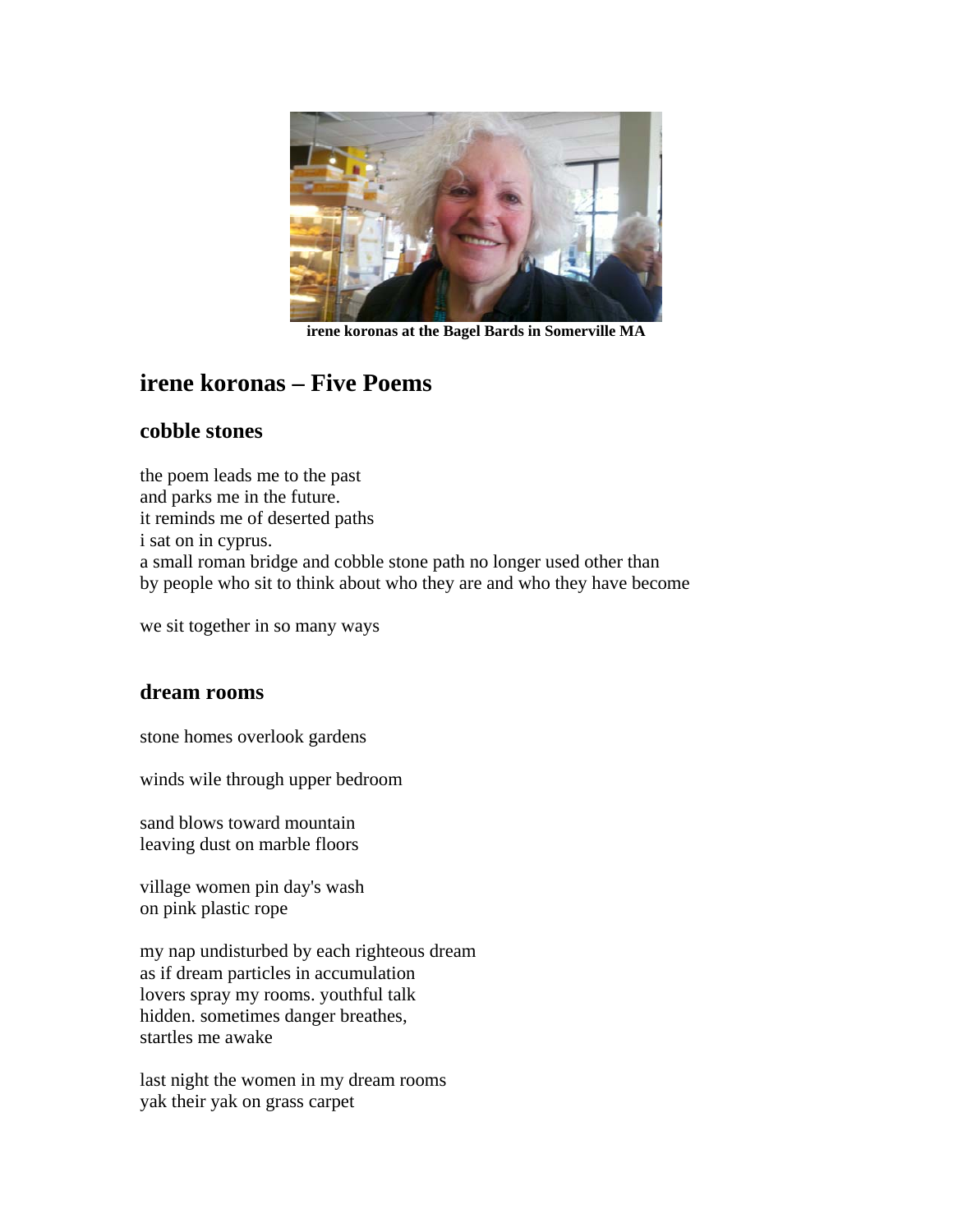no more no less, just yak. it happens walking around the open distance

#### **looking for life in back room**

each waltz in slippery rooms perfumed by our making your arms whirl my world

blown off the windowsill dust flutters, flatten pillows, entering warm worship

our lust. why haven't I thought about mountains and spring rocks, muddy walks, our bodies

crash into summer- your smile I always see saw- you crack openwe dance longer than music spins

spun from shadows' sensualitypebbles with white stripe surround collection from streams

I throw my head back

vacuum clean the room

## **pushkin**

years stretch spring greens into pink all things rare in pushkin and time's full breast strengthened pride written on his eyelids when winds shake and spew his youthful sap and all love suffers appearance and the meadows and the world tries to eclipse the long-since gone sun tries to heal what praise brings, but women choose who they sleep with even if his wailing passion to use and toss around even if his heart from instinct mounts the wind hard as stone every tempting look shines like fire burns precious the world gives and makes sweet the lusty leaves seeking flesh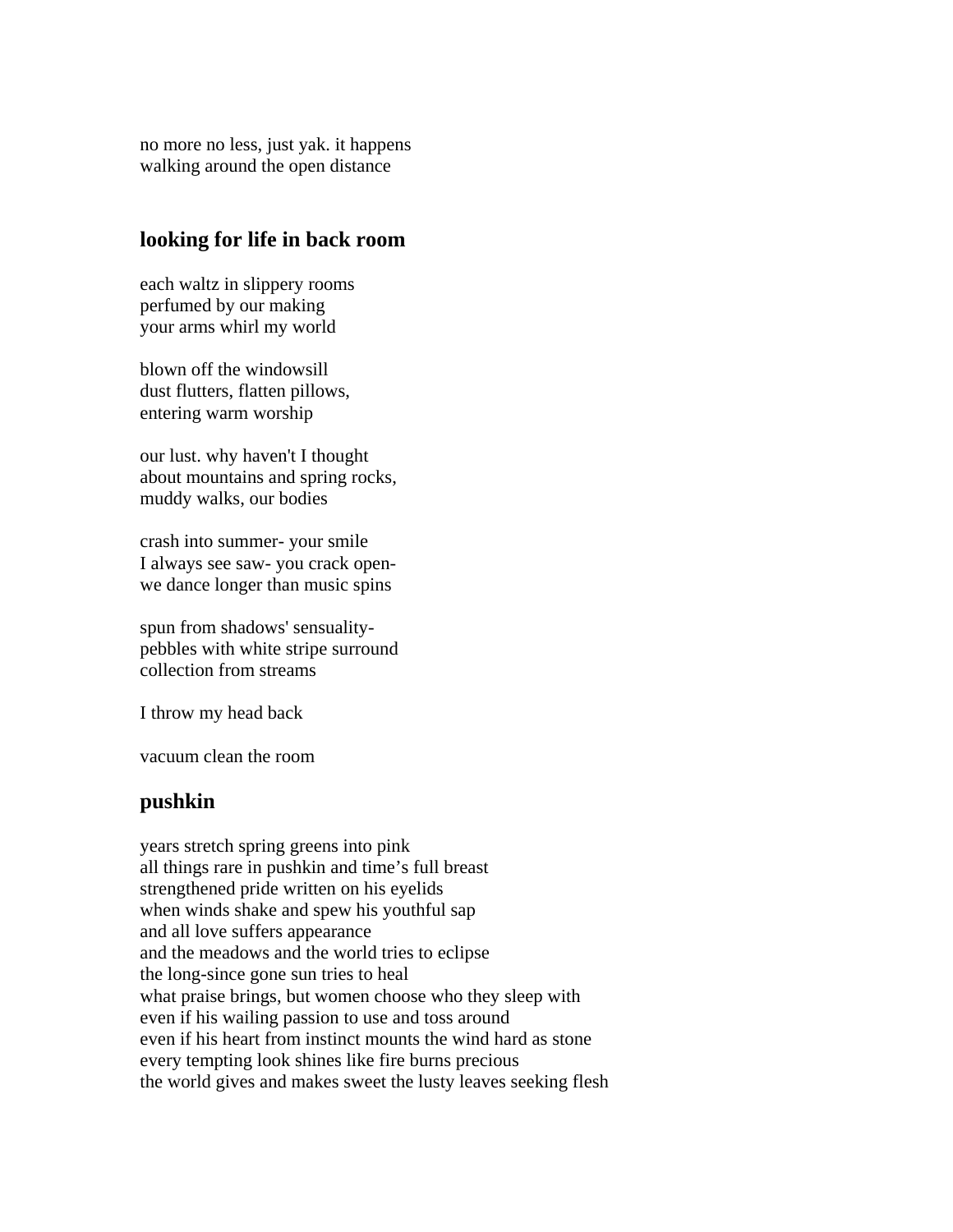bright and quick his sweetest warning why love those who confuse why not praise his memory delicate forget me knots' tremble against his linger and stay I'll never feel his breath his pen on parchment alters every wandering touch rooted in desire he thrills my ear his sweet fingers perfume surely that is more than enough to wrap that which flies by my face my gentle feeding on what is left I do not think I'd say

or urge myself to keep my desire from burning all the pages and leaves and springs when every night forget me knots against the softest ground

# **lavender and roses and frankincense**

roses when maple trees redden the last flower dries. I listen for fall always trying to be as pretty in black as those girls who wore angora

its hard to give-up pretty

mirrors in low light sight not as clear as when green was green and lavender could be seen and heard without all the sick days flannelling my youth so long sticking to what I do

afraid to slow my kisses on icons

why didn't I look

wild roses and frankincense light

**irene koronas** is poetry editor for *Wilderness House Literary Review*.. Her poetry has appeared in many publications, online journals and anthologies. With two full length books, *Self Portrait Drawn From Many* (Ibbetson Street Press, 2007), *Pentakomo Cyprus* (Cervena Barva Press' 2009). Her most recent chapbooks, *Zero Boundaries* (Cervena